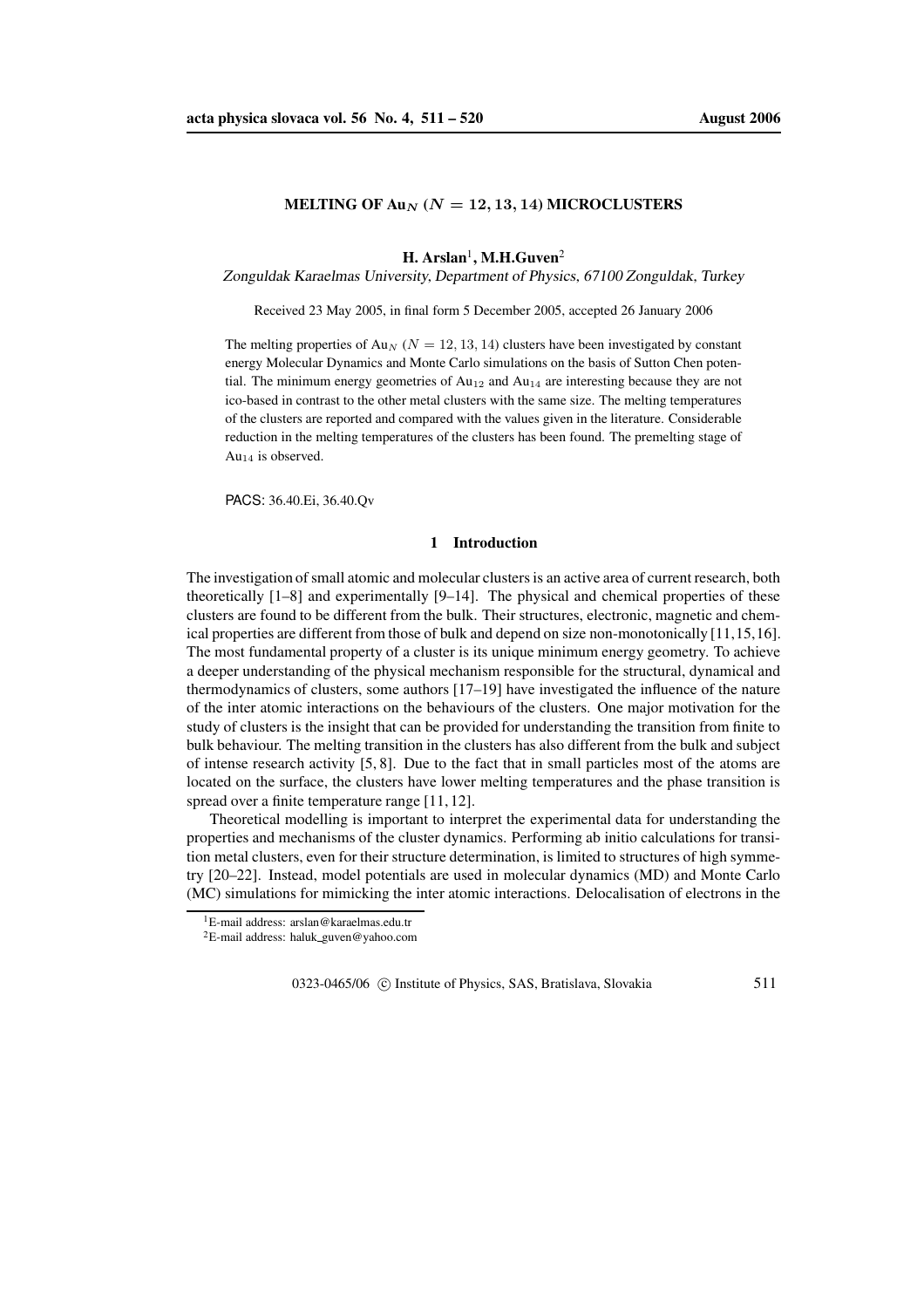metals leads to an important role of the many body effects. Therefore modelling of these effects is a challenging task.

Some groups have studied the 13-particle clusters, which have the extremely stable ground state icosahedral structure and thus offer a particular clear case for the study of the rigid to nonrigid transition. Lee and co-workers [7] presented an atom-resolved analysis of surface melting in  $N_{N}$  ( $N=12-14$ )clusters modelled by tight binding method by using the standard Monte Carlo simulation technique. Sebetci and co-workers [6] presented an atom-resolved analysis of temperature-depended behaviours of Pt<sub>N</sub> ( $N=12-14$ ) clusters modelled by the Voter-Chen version of the Embedded Atom Model potential by employing in the Molecular Dynamics (MD) simulations. In this study, we present the results of both molecular dynamics and Monte Carlo study of the melting of Au<sub>N</sub> (N=12–14) clusters modelled by the Sutton-Chen potential and the results are compared with the predictions obtained from the Gupta potentials and Sutton-Chen potentials. The potential and the computational details are presented in Section 2. The results and their discussions are given in Section 3. We summarised our results in Section 4.

### **2 Potential and Methodology**

The Sutton-Chen potential has the form [23]

$$
E = \varepsilon \left[ \frac{1}{2} \sum_{i} \sum_{j \neq i} V(r_{ij}) - c \sum_{i} \sqrt{\rho_i} \right],
$$
 (1)

where

$$
V(r_{ij}) = \left(\frac{a}{r_{ij}}\right)^n, \qquad \rho_i = \sum_{j \neq i} \left(\frac{a}{r_{ij}}\right)^m.
$$
 (2)

Here  $r_{ij}$  is the separation between atoms i and j, c is a positive dimensionless parameter,  $\varepsilon$ is a parameter with dimensions of energy,  $a$  is a parameter with the dimensions of length,  $m$  and  $n$  are positive integers. We use the same parameters given by Sutton and Chen [23] for Au and  $n = 10, m = 8, c = 34.408, \varepsilon = 1.2793 \times 10^{-2}$  eV and,  $a = 4.08$  Å. This potential has been shown to reproduce bulk and surface properties quite accurately as reported in references[24–26] and references therein.

The structural properties of  $Au_N$  (N containing up to 80 atoms) clusters that are modeled by the Sutton-Chen potential, have been investigated using a MC minimisation approach and the global minima are reported [26]. The coordinates of the minima are available in downloadable form from the Cambridge Cluster Database [27].

The isomer distribution of Au<sub>N</sub> ( $N=12,13,14$ ) clusters are studied by eigenvector-following technique [28, 29]. To obtain all the isomers of clusters,  $5 \times 10^3$  distinct random configurations for each cluster size were prepared. Then these sets of random configurations were optimized by eigenvector-following technique. This procedure is repeated for the new sets of distinct random configurations and it is stopped when the total number of isomers of each cluster remains constant. It is observed that  $3 \times 10^4$  random configurations for Au<sub>12</sub>,  $6 \times 10^4$  random configurations for Au<sub>13</sub> and  $8 \times 10^4$  random configurations for Au<sub>14</sub> are seen enough to determine the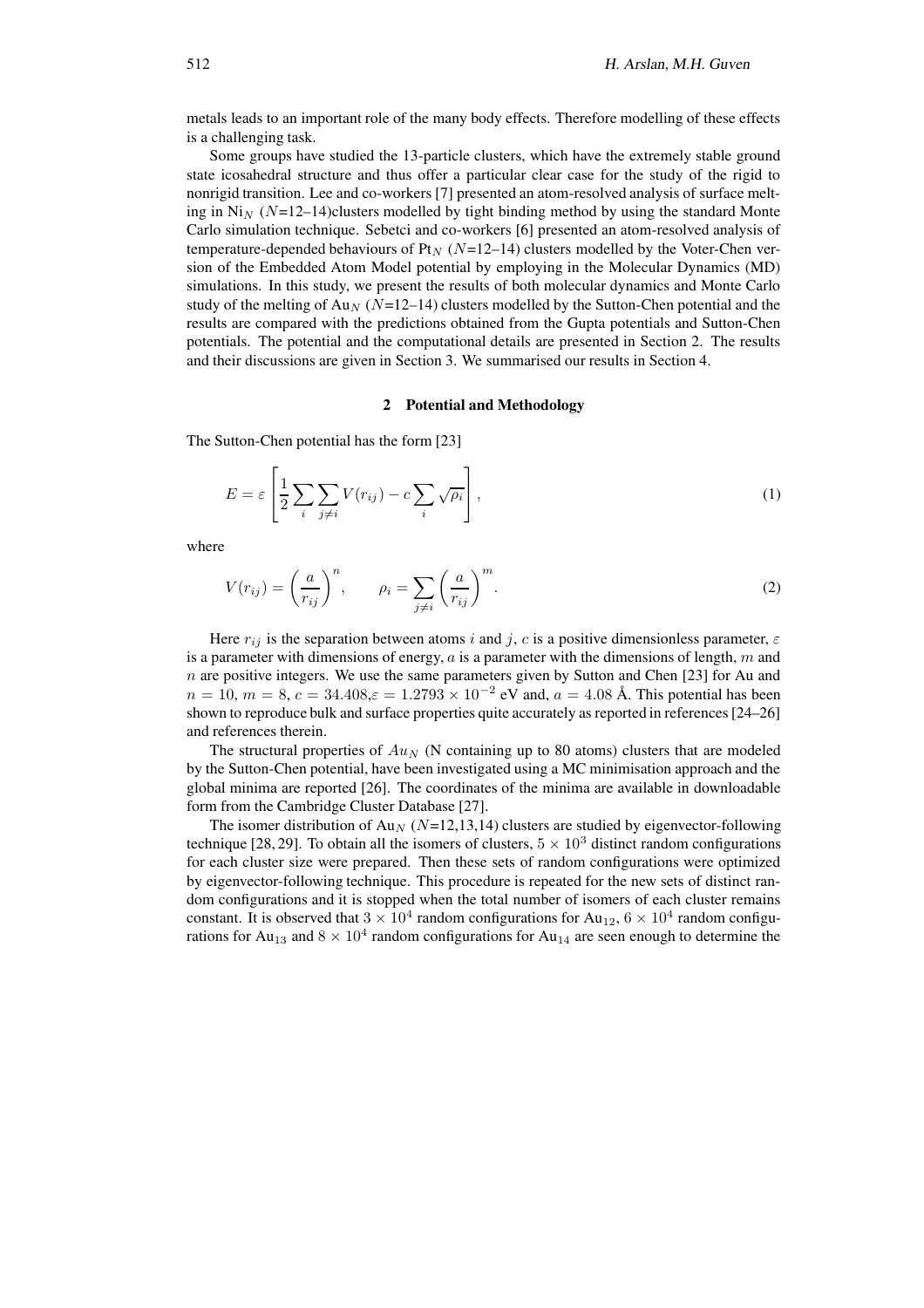|                     | $Au_{12}$    |          | $Au_{13}$    |          | $Au_{14}$    |          |
|---------------------|--------------|----------|--------------|----------|--------------|----------|
|                     | BE [eV/Atom] | PG       | BE [eV/Atom] | PG       | BE [eV/Atom] | PG       |
| Global Minimum      | $-3.2045$    | $C_2$    | $-3.2281$    | $I_h$    | $-3.2433$    | $C_{6v}$ |
| Isomer1             | $-3.2039$    | $D_{2d}$ | $-3.2195$    | $C_{s}$  | $-3.2380$    | $C_{2}$  |
| Isomer <sub>2</sub> | $-3.2031$    | $D_{3h}$ | $-3.2177$    | $C_{3v}$ | $-3.2378$    | $C_{s}$  |
| Isomer3             | $-3.2016$    | $C_s$    | $-3.2171$    | $C_2$    | $-3.2372$    | $C_s$    |
| Isomer4             | $-3.2006$    | $C_{1}$  | $-3.2170$    | $C_s$    | $-3.2358$    | $C_s$    |
| Isomer5             | $-3.1996$    | $C_1$    | $-3.2163$    | $C_{2v}$ | $-3.2357$    | $C_{s}$  |

Tab. 1. The binding energy (BE) (eV/Atom) and point groups (PG) of global minimum and first five isomers of  $Au_N$  (N=12,13,14) clusters.

all isomers of those clusters as far as the eigenvector-following techniques is concerned. During the optimization process, binding energy and point groups of clusters are obtained and global minimum and first five isomers of clusters are listed in Table 1.

To investigate the melting properties of  $Au_N$  (N=12,13,14) clusters, the Hamiltonian equations of motions are solved by the Sutton - Chen potential for all the atoms in a cluster on a grid of total energies using Hamming's modified fourth order predictor corrector propagator with a step size of  $0.5 \times 10^{-15}$  s. The clusters are prepared with zero initial total linear and angular momenta. Then, the clusters are gradually heated. Trajectories of length of  $5 \times 10^5$  steps are generated on a grid of total energies large enough to observe the solid liquid transition in the cluster. The total energy in the individual runs is conserved within 0.001%. To analyse the cluster melting in MD simulations, the relative root mean square (RMS) bond length fluctuation and diffusion coefficients as a function of temperature are calculated.

Thermodynamic properties of the Au<sub>N</sub> ( $N=12,13,14$ ) clusters are calculated with Monte Carlo methods using the parallel tempering technique [30,31,32]. In the parallel tempering scheme a number of simulation boxes are run simultaneously, each one at a different total energy for the microcanonical case. Parallel tempering Monte Carlo is specially designed to overcome ergodicity breaking problems that occur when two or more local minima are separated by high potential barriers. Using the parallel tempering method, we have run for a set of 30 total energies ranging from  $-38.3514$  eV to  $-35.3528$  eV for Au<sub>12</sub>,  $-41.7439$  eV to  $-37.6209$  eV for Au<sub>13</sub> and  $-45.2524$  eV to  $-40.7545$  eV for Au<sub>14</sub>. The simulations are begun with randomly initialized configurations and  $10^6$  Metropolis Monte Carlo points (no exchanges) followed by  $5 \times 10^6$ parallel tempering Monte Carlo points.

# **3 Results and Discussion**

The structures of Au<sub>N</sub> ( $N=12,13,14$ ) clusters are reported in the literature by Jellinek and Wales groups using the Gupta potential and Sutton-Chen potential respectively [33–36]. Both groups agree that the global minimum of  $Au_{13}$  is a complete icosahedrons and the most stable structures of  $Au_{12}$  and  $Au_{14}$  are not ico-based [33]. In contrast, the most stable structures of small nickel and palladium clusters, including  $Ni<sub>12</sub>$ ,  $Ni<sub>14</sub>$ ,  $Pd<sub>12</sub>$ , and  $Pd<sub>14</sub>$  are ico-based.

As a result of the isomer distribution calculations, we have obtained  $407$  isomers for  $Au_{12}$ , 1347 isomers for  $Au_{13}$  and 3724 isomers for  $Au_{14}$ . When we consider the energy spectrum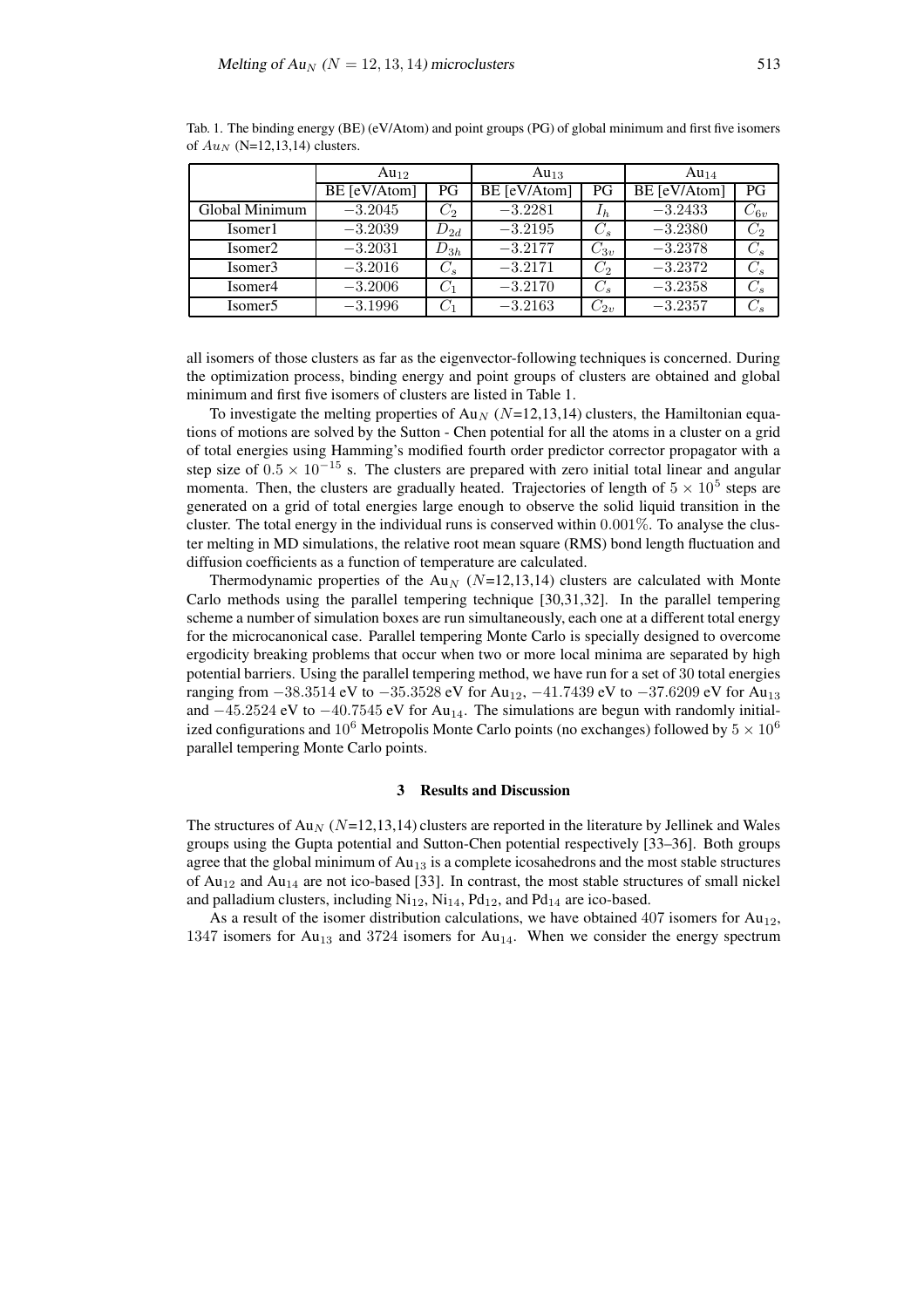

Fig. 1. The global minimum and first five isomer geometries of the Au<sub>N</sub> ( $N=12,13,14$ ) clusters

of the Au<sub>N</sub> ( $N=12,13,14$ ) clusters, the energy gap between the global minimum and the next higher energy isomers are very small. It is found that, the energy difference between the global minimum and the first isomer is  $0.00066$  eV/Atom for Au<sub>12</sub>,  $0.00860$  eV/Atom for Au<sub>13</sub> and  $0.00534$  eV/Atom for Au<sub>14</sub> as presented in Table 1. On the other hand, the energy spectrum widths, ESW, (the energy difference between the lowest and the highest energy isomers) are in the order of  $Au_{14} > Au_{13} > Au_{12}$ . The global minimum and first five isomer geometries of the clusters are presented in Fig. 1.

In order to investigate the melting dynamics of the Au<sub>N</sub> (N=12,13,14) clusters, the root mean square (RMS) bond length fluctuations for three clusters are displayed in Fig. 2. The  $\delta$  graph is the most important graph to observe the melting-like transition of the clusters. As it is seen from the Fig. 2, the relative root mean square deviation of nearest neighbour distances is less than 0.1 for solid regions and well above 0.1 for liquid regions. The  $\delta$  graph of Au<sub>14</sub> cluster shows characteristic shape of premelting. The jump of the  $\delta$  values of Au<sub>14</sub> in a very narrow temperature range is due to the high mobility of the surface atoms. However, the core melts at higher temperatures. The  $Au_{13}$  cluster, which has a stable icosahedral structure, melts as a whole in a finite range of temperature. The change in  $\delta$  curve of Au<sub>12</sub> is not as abrupt as in the cases the other clusters; we think that this is due to its glassy structure.

To corroborate the melting type nature of the transition, the diffusion coefficients are displayed as a function of temperatures respectively for three clusters in Fig. 3. The diffusion coef-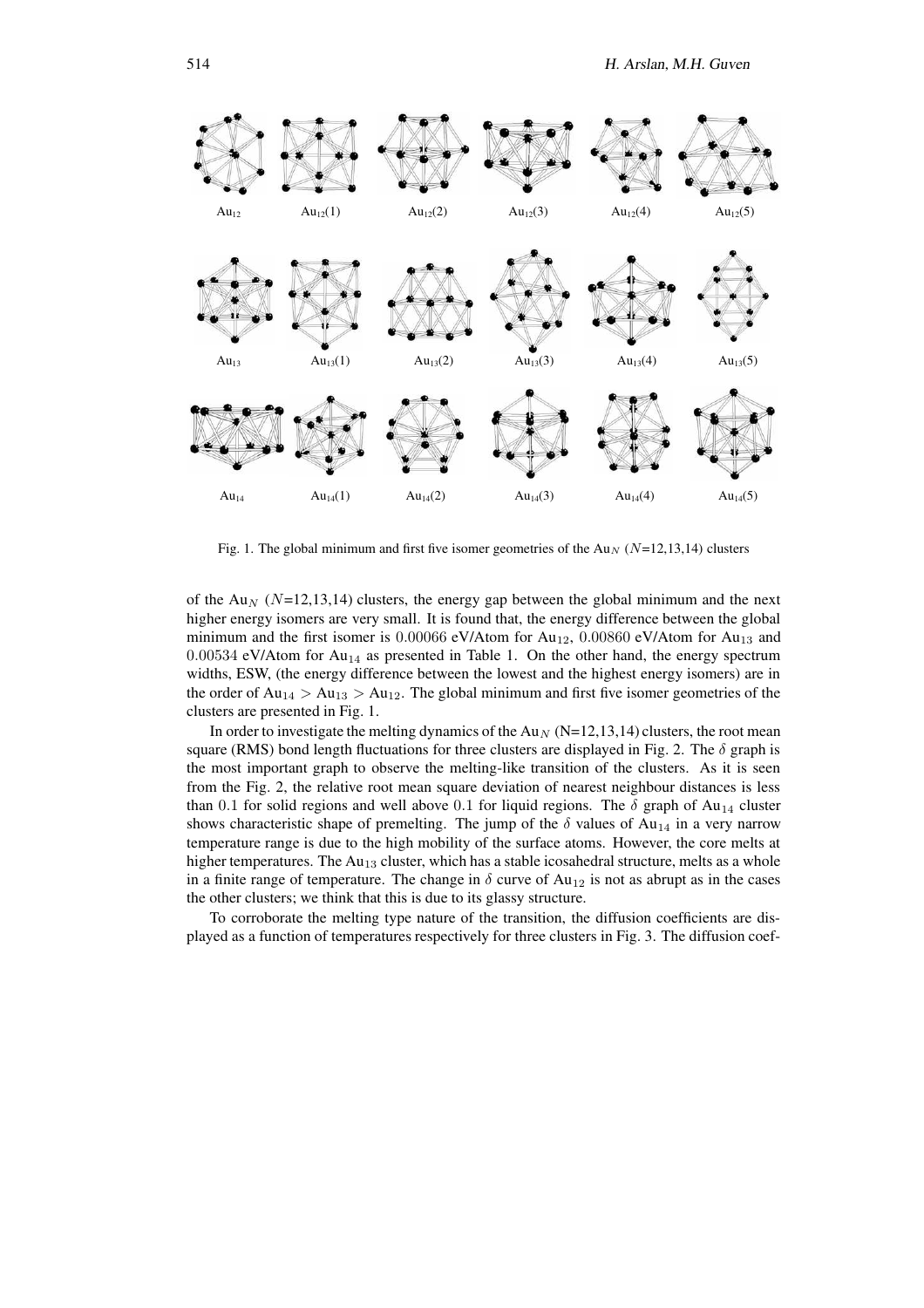

Fig. 2. Root-mean-square bond length fluctuations of Au<sub>N</sub> ( $N=12,13,14$ ) clusters as a function of temperature.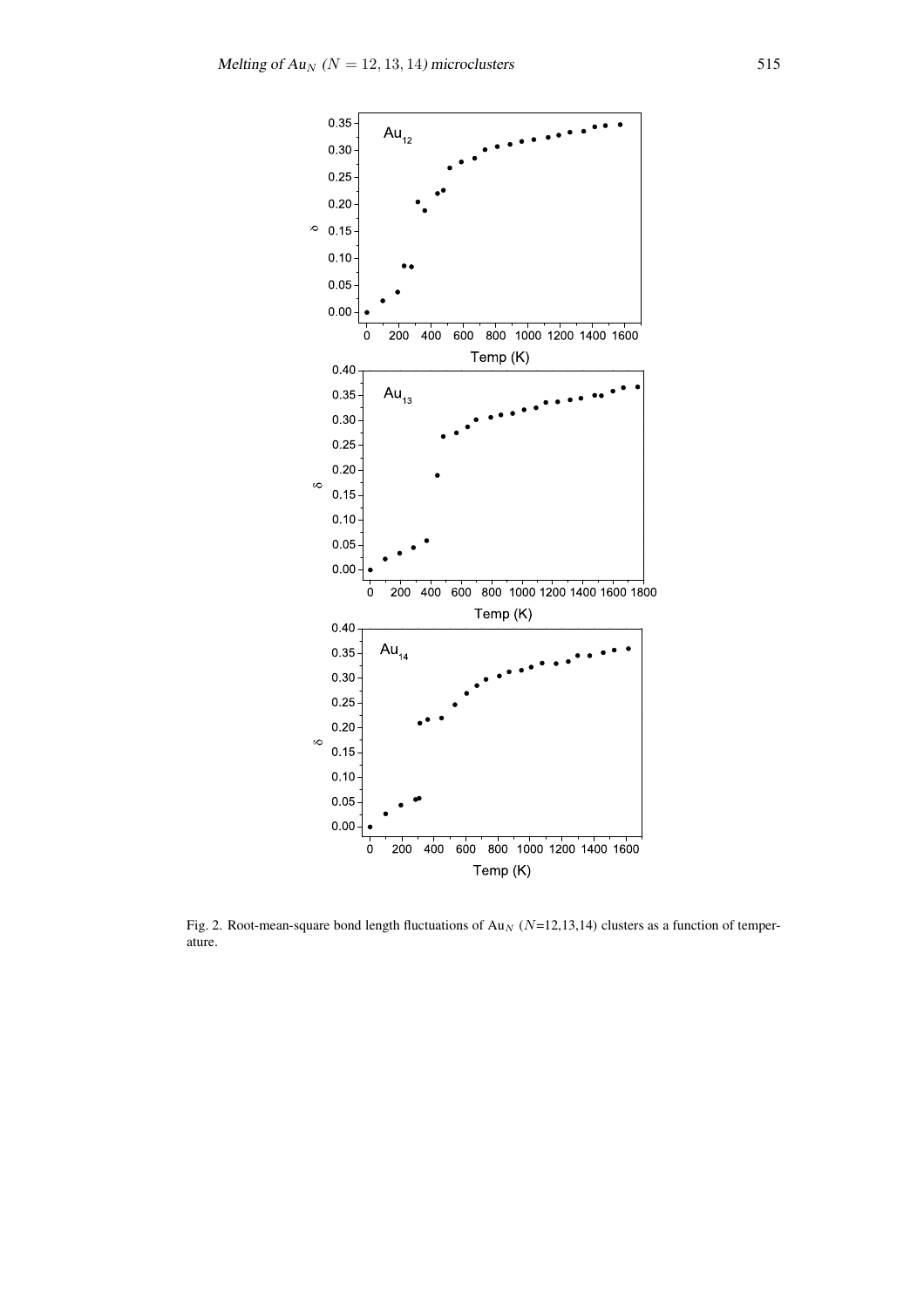

Fig. 3. Diffusion coefficient of Au<sub>N</sub> ( $N=12,13,14$ ) clusters as a function of temperature.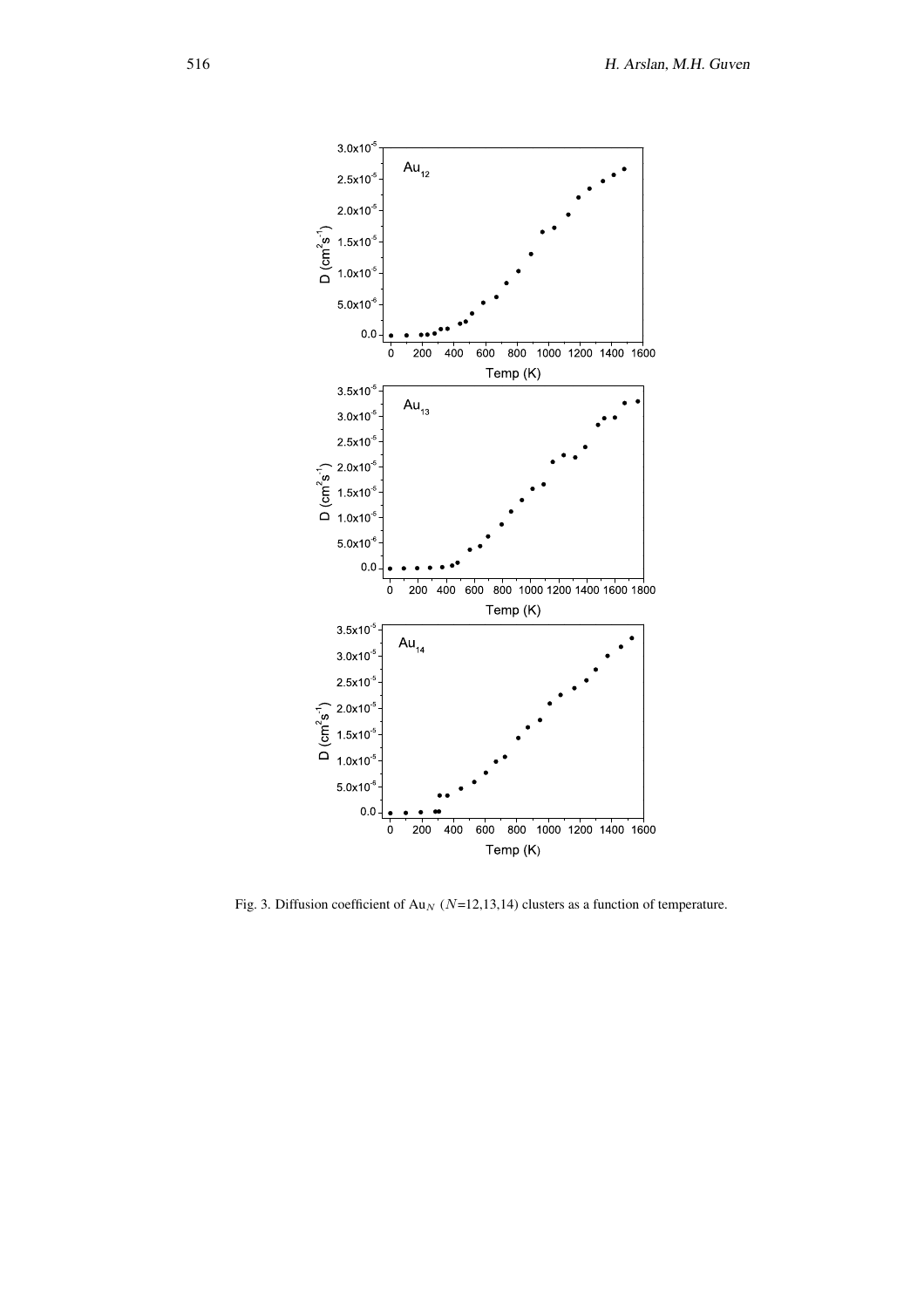

Fig. 4. Heat capacity  $(C_v)$  curves of Au<sub>N</sub> (N=12,13,14) clusters. N is the number of atoms and  $k_B$  is the Boltzmann constant.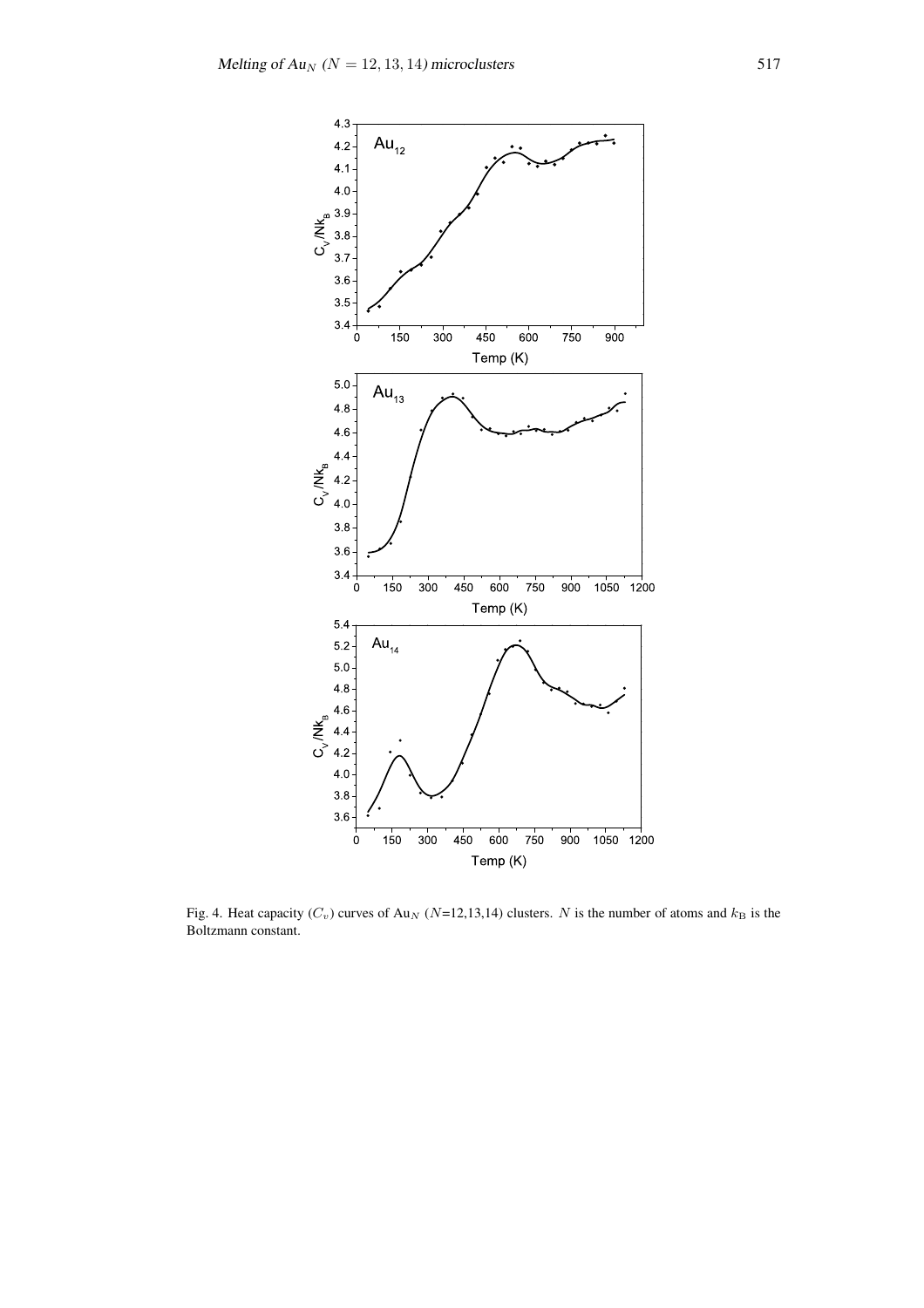ficients for Au<sub>N</sub> ( $N=12,13,14$ ) clusters remain nearly zero at the beginning that corresponding to rigid like structures. After a certain temperatures, the diffusional motion only begins to develop. In the case of  $Au_{14}$  cluster, there is a jump in diffusion coefficient at temperatures about 300 K that corresponds to premelting temperatures. When the diffusional motion begins to develop, the variation of diffusion coefficient as a function of temperatures is almost linear as seen in Fig. 3. It is concluded that the increase in diffusion coefficients for Au<sub>N</sub> ( $N=12,13,14$ ) clusters is an indicator of the phase transitions.

We have presented the heat capacity ( $C_v$  curves of Au<sub>N</sub> (N=12,13,14) clusters in Fig. 4. The slope of the curve  $Au_{12}$  cluster begins to increase near 0 K and it increases continuously up to 550 K, which correspond to the fully liquid phase of the cluster and do not coincide with the temperature at which the RMS bond length fluctuation increase rapidly. For  $Au_{13}$  cluster, the phase changes start at about 200 K and the cluster is in the fully liquid phase about 400 K, where the increase in the slope of the heat capacity curve vanishes. This temperature is very close to the temperature of RMS bond length fluctuation increase rapidly. On the other hand, the melting behaviour of the Au<sub>14</sub> cluster is different from the previous two clusters Au<sub>12</sub> and Au<sub>13</sub>. Heat capacity curve of Au<sub>14</sub> cluster shows two stage melting behaviour as seen in RMS bond length fluctuation curve. For  $Au_{14}$  cluster, the peak at low temperature is due to the premelting, and the peak at higher temperature is due to the overall melting. For  $Ni_{12}$  and  $Ni_{14}$  clusters, Lee and co-workers also obtained premelting stage for RMS bond length fluctuation calculations, but they did not get the premelting stage for those clusters using the standard Metropolis Monte Carlo simulations [7]. Sebetci and co-workers have obtained premelting stage for  $Pt_{14}$  for both RMS bond length fluctuation and standard Metropolis Monte Carlo simulations [6]. Gallego and co-workers reported the melting temperatures of Au<sub>13</sub>, as 413 K by using Tight Binding Model 1 (Gupta potential) and as 247 K using Embedded Atom Model 1 [18]. Jellinek and co-workers, using the Gupta potential with different parameterisation, found the melting temperatures of  $Au_{12}$ , Au<sub>13</sub>, and Au<sub>14</sub> as 460 K, 680 K and 440 K respectively [34, 35]. Then these values are corrected in reference (31) of reference [33] that given values should be divided by 2. In this study, the melting temperature of  $Au_{13}$  is higher the melting temperatures of  $Au_{12}$  and  $Au_{14}$  (as we consider the premelting). This is also an indication of the stable structure of the  $Au_{13}$  compared to the other clusters. Our MD and PTMC simulations prove that the melting temperatures of the clusters are reduced considerably compared to the bulk melting temperatures of gold, which is 1338 K. The reduction is approximately about 30%. The melting temperatures  $(T_m)$  of clusters are determined from RMS bond length fluctuation curve (according to Lindemann criterion, i.e. $\delta \approx 0.18$ ) and heat capacity curve, as presented in Table 2.

| Cluster   | $T_m(\text{K})$ (MD)  | $T_m(K)$ (MC)         |
|-----------|-----------------------|-----------------------|
| $Au_{12}$ | 320                   | 540                   |
| $Au_{13}$ | 445                   | 400                   |
| $Au_{14}$ | 295 (premelting)      | 180 (premelting)      |
|           | 680 (overall melting) | 695 (overall melting) |

Tab. 2. Melting (premelting) temperatures  $(T_m)$  of  $Au_N$  (N=12,13,14) clusters.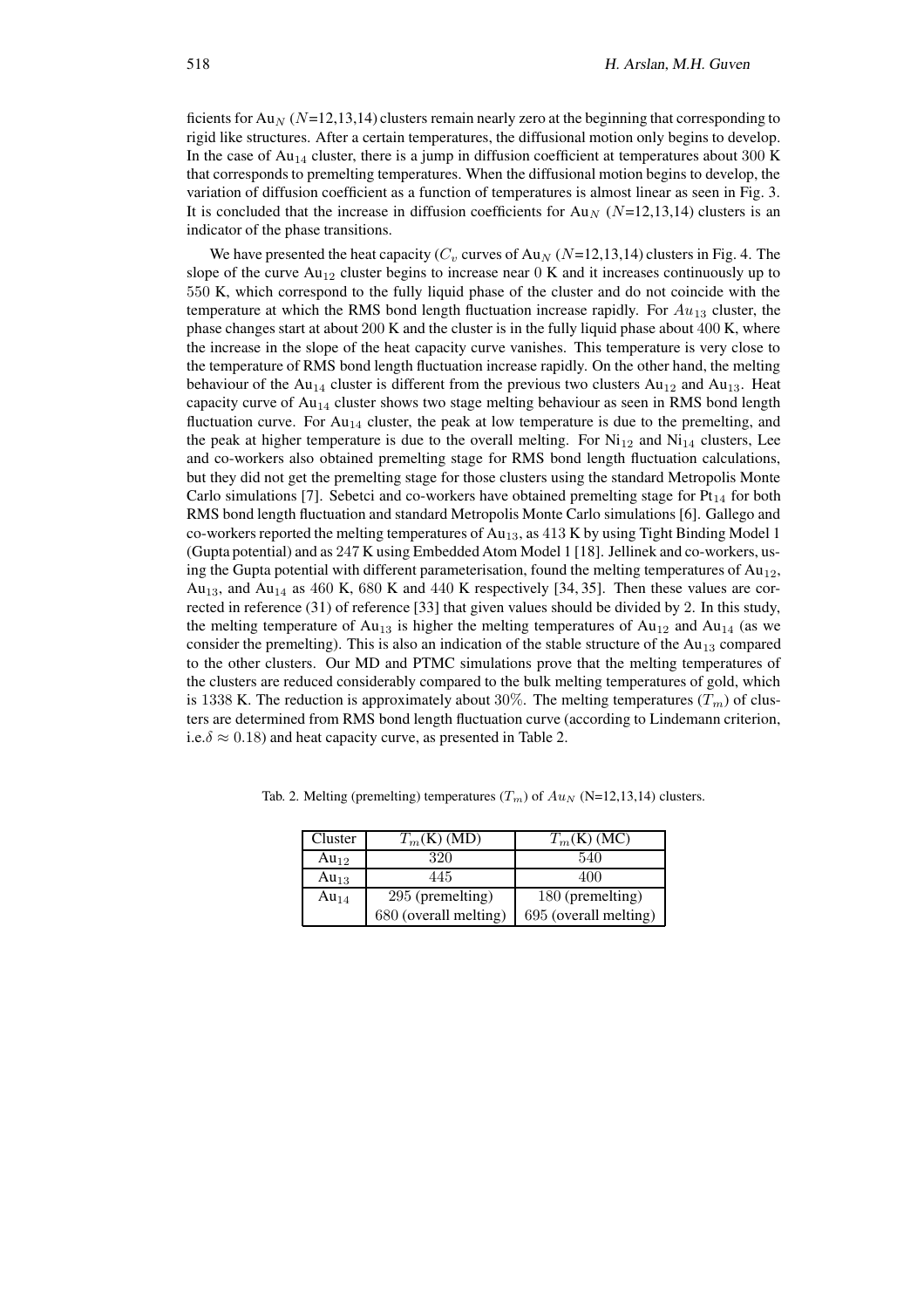The difference between the calculated melting temperatures in this study and those of given in literature is due to the model potential function used in the calculations. Even the same potential functions with different parameterizations gives different results [18, 34, 35]. According to experimental results the model potentials could be re parameterized. Therefore, to mimic the inter atomic interactions more realistic, cluster experimental data is required.

#### **4 Conclusion**

The melting dynamics of small gold clusters were investigated with both classical molecular dynamics and Monte Carlo simulations. For this reason, morphologically interesting three clusters  $Au_{12}$ ,  $Au_{13}$  and  $Au_{14}$  have been investigated by employing Sutton-Chen potential which is based on the tight binding model and have been applied to metallic clusters successfully. The minimum energy geometry of  $Au_{13}$  is an icosahedron but  $Au_{12}$  and  $Au_{14}$  are not ico-based, i.e., the gold clusters favours glass-like structures. Gold clusters modelled with Sutton-Chen potential which has attractive part and effective in short ranges. Therefore, they have very many isomers with extremely small energy differences. Isomers energy spectrum widths are calculated and we conclude that as the number of the stable isomers increases the energy spectrum widths also increases and the order of widths are  $Au_{14} > Au_{13} > Au_{12}$ .

During the melting process,  $Au_{12}$  undergoes isomerisation at very low temperatures due to its glassy structure. If we compare the Lindemann curve and heat capacity curve of  $Au_N$  $(N=12,13,14)$  clusters, it is obvious that both curve of Au<sub>12</sub> cluster show similar behaviour and these curves grow up gradually in wide range of temperature. In the case of  $Au_{13}$ , there is a sudden increase in Lindemann and heat capacity curves. It is also found that the energy difference between the global minimum and the next higher isomer is largest in  $Au_{13}$  cluster compared to other clusters. In this sense it is concluded that  $Au_{13}$  cluster is more stable than  $Au_{12}$  and  $Au_{14}$ . In the case of  $Au_{14}$ , the premelting stage is observed for both molecular dynamics and parallel tempering Monte Carlo calculations. The reductions in melting temperatures of clusters compared to the bulk melting temperatures are about 30%.

#### **References**

- [1] J. Jellinek: *Theory of Atoms and Molecular Clusters*. Ed. J. Jellinek, Springer, Berlin 1999
- [2] H. Haberland:*Clusters of Atoms and Molecules I: Theory, Experiment and Clusters of Atoms.* Springer Verlag: New York 1995
- [3] M.H. Guven, M. Eryurek: Phys. Stat. Sol. (b) **213** (1999) 283
- [4] N.T. Wilson, R.L. Johnston: Eur. Phys. J. <sup>D</sup> **12** (2000) 161
- [5] M. Karabacak, S. Ozcelik, Z.B. Guvenc: Acta Phys. Slov. **54** (2004) 233
- [6] A. Sebetci, Z.B. Guvenc: Modelling Simul. Mater. Sci. Eng. **12** (2004) 1131
- [7] Y.J. Lee, J.Y. Maeng, E.K. Lee, B. Kim, S. Kim, K-K. Han: J. Comp. Chem **21** (2000) 380
- [8] H. Arslan, M.H. Guven: New J. Phys. **7** (2005) 60
- [9] E.K. Parks, K.P. Kerns, S.J. Riley: Chem. Phys. **262** (2000) 151
- [10] C.L. Cleveland, U. Landman, J.G. Schaaff, M.N. Shafigullin, P.W. Stephens, R.L. Whetten: Phys. Rev. Lett. **79** (1997) 1873
- [11] M. Schmidt, R. Kusche, B.v Issendorf, H. Haberland: Nature (London) **393** (1998) 238